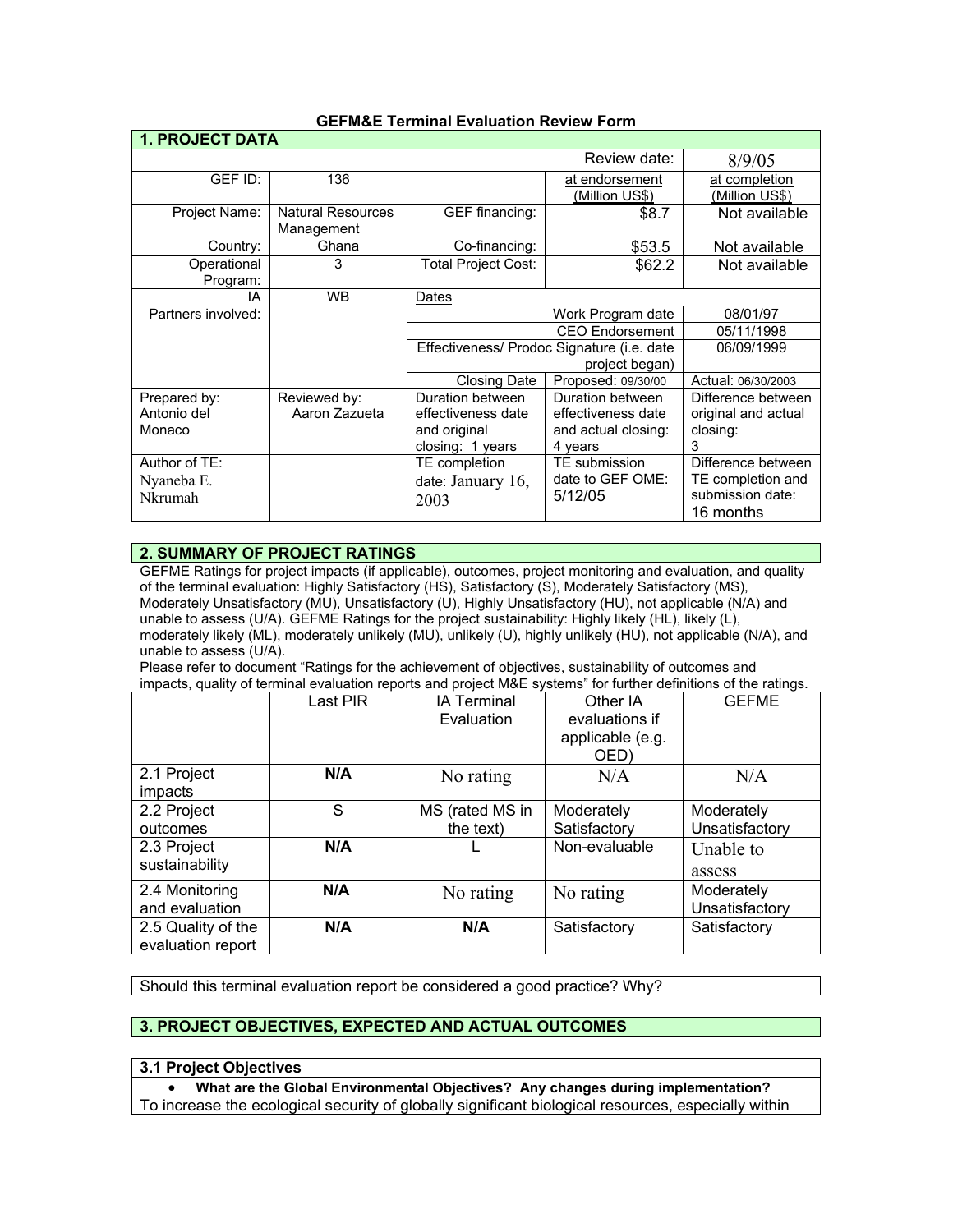threatened tropical moist forest ecosystems. Specific objectives are to: (i) protect a significant portion of forest biodiversity through implementing an ecosystem approach to management within the high forest zone that involves strengthening management of national parks and taking selected high-biodiversity forest reserves out of production; (ii) improve knowledge of the distribution and status of rare, threatened and endemic species through targeted surveys to better focus conservation measures; (iii) to enhance biodiversity protection within multiple-use production forests through exclusion of critical habitats from logging; and (iv) ensure sustainability and preserve genetic diversity within non-timber forest species that are collected by rural populations for medicinal and consumptive uses by improved data collection, monitoring, harvest regulation and sustainable management within forest reserves.

## • **What are the Development Objectives? Any changes during implementation?**

To protect, rehabilitate and sustainably manage national land, forest and wildlife resources and to sustainably increase the income of rural communities who own these resources. The program is to be supported under an Adaptable Program Loan (APL) approach over a period of ten years and included three implementation phases. The first phase, covering this project under review, was to focus on (a) restructuring and strengthening sector institutions; (b) finalizing policy reforms and enacting legislation related to resource pricing; (c) forest concession allocation and management; and (d) piloting collaborative resource management programs.

The second phase was to support the initial implementation of the collaborative resource management programs, focusing on selected sites considered priorities from environmental, economic or social view points. The third phase was to complete implementation of the program country-wide and ensure that the system of collaborative management with local communities was properly institutionalized at national, regional and district levels.

### **3.2 Outcomes and Impacts**

## • **What were the major project outcomes and impacts as described in the TE?**

According to OED's evaluation summary, the project succeeded in making several changes in the policy and institutional framework, however it had significant shortcomings. The achievement and shortcomings are as follows based on the objectives above:

a) The Forestry Commission (FC) was established with four new departments. However, adoption and implementation of the Institutional Restructuring Plan for the Ghana Wildlife Department, including the recruitment and redeployment of staff has not been completed. The restructuring was significantly delayed primarily due to late arrival of donor funding resulting in non achievement of key outputs such as the completion of the process of improving the institutional, administrative and technical capacity for managing Parks and Reserves in Ghana. Neither were infrastructure improvements at wildlife and national parks completed. In addition, the Wildlife education resources facility is not operational as of the completion of the ICR. These shortcomings are particularly significant to the GEF objectives.

b) Legislation enacted includes the Forestry Plantation Fund Act (2000), the Customs and Excise Duties Amendment Act (2000), the Forest Protection Amendment Act (2002) and Amendments to the Timber Resources Management Act (1997) and the Timber Resources Management Regulations (1998). The National Action Plan to Combat Desertification has been completed and endorsed. However, the private sector plantation sub-component was unsuccessful in establishing long term involvement of the private sector mostly because the proposed funding mechanism was never established.

c) Two Forestry Acts noted above have paved the way for competitive bidding in the allocation of timber resources and the adoption of social responsibility agreements between communities and timber contractors. However implementation of recommendations on the full-scale introduction of market-based competitive bidding and timber auctioning has been very slow and have negatively affected some businesses.

d) 12 final collaborative plans were completed for 6 reserves in the high forest zone and surveys and planning were completed for 6 priority off-reserve watersheds. Management plans for 12 communities were also completed in the savannah zone. Different methods of engaging communities were piloted in 12 communities and community members engaged in a number of sustainable production activities including agroforestry, beekeeping, nursery establishment, composting, small ruminant production, and soya bean planting. However, there has been slow and unsatisfactory progress to date in identifying, documenting, demarcating and legally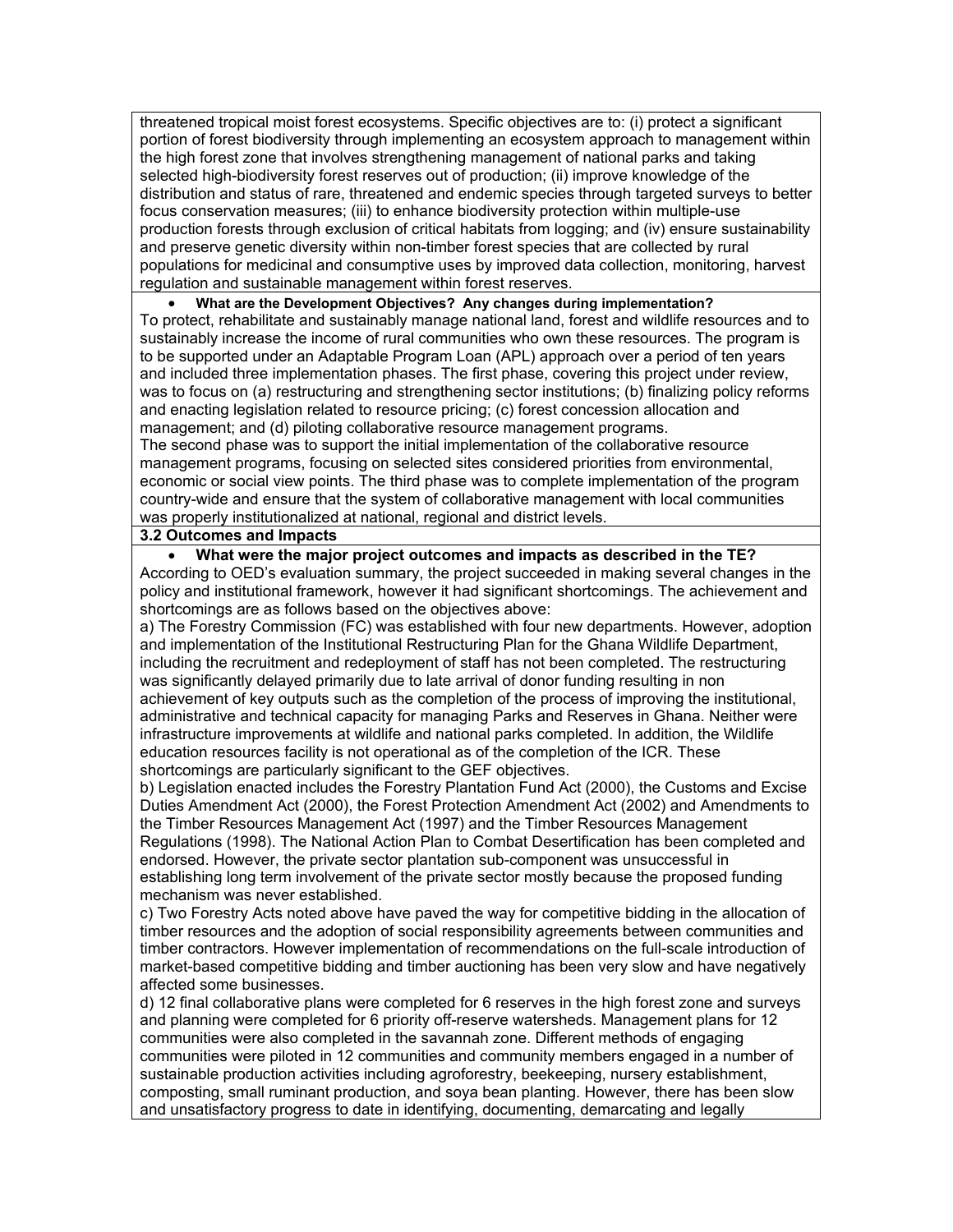establishing areas of high importance for global biodiversity within the high forest zone.

## **4. GEF OFFICE OF M&E ASSESSMENT**

**4.1 Outcomes and impacts**

**Are the project outcomes and impacts as described in the TE commensurable with the expected outcomes and impacts (as described in the project document) and the problems the project was intended to address (i.e. original or modified project objectives)? Include an assessment of relevance, effectiveness and efficiency.** 

 **Rating: MU** 

Many of the development objectives were achieved as mentioned above. However, the ICR indicates that the GEF funded biodiversity conservation component's progress is unsatisfactory thus far in achieving its output targets. This component did not close until September 2004 and therefore, although its progress was described, it could not be fully assessed in the ICR because it was completed in January 2003. While there has been significant progress in identifying Globally Significant Biodiversity Areas (GSBAs), the demarcation and gazetting process is still incomplete. In addition the livelihood revolving fund, envisioned to reduce encroachment into GSBAs, has not yet been established. The ICR indicates that some of these activities may still be completed by the time the GEF grant closes. In terms of efficiency, the ICR indicates that there were some delays in project implementation due to cofinancing and an overambitious agenda for the approval of legislations relevant to the project which caused some inefficiencies. It seems that the main project outcomes that are relevant to OP3 (Forest Ecosystems) and the overall biodiversity conservation as described above have not been fully achieved which compromises the relevance to the GEF biodiversity focal area. Specifically the outcomes under objective "a" and the global environmental objective.

**4.2 Likelihood of sustainability.** Using the following sustainability criteria, include an assessment of project sustainability based on the information presented in the TE.

| Rating: unable to assess<br><b>Financial resources</b><br>A                                             |  |  |  |
|---------------------------------------------------------------------------------------------------------|--|--|--|
| The ICR indicates that the increased fees, improved royalty and stumpage collection rates and           |  |  |  |
| increased revenues in the sector as a result of new forestry legislation are sustainable because        |  |  |  |
| project closure is not likely to reverse the legislation, nor are collection rates likely to drop given |  |  |  |
| the remarkable in-flow of funds to the sector. For example, the new forestry regulations led to an      |  |  |  |
| increase in the collection of outstanding royalties from 25 to 95 percent and the legislative           |  |  |  |
| reforms were also successful at addressing the under pricing of timber resources. Both of these         |  |  |  |
| factors have resulted in a significant increase in revenues to the sector. In addition, there has       |  |  |  |
| been a significant increase in visitors to several wildlife and nature reserves in the country          |  |  |  |
| resulting in increased revenue to the Wildlife Department, the District Assemblies and the              |  |  |  |
| communities. These results may reduce the risk that lack of financing may compromise the                |  |  |  |
| continuation of project outcomes. The financial sustainability of the conservation is difficult to      |  |  |  |
| assess given the project's limited outcomes in this area thus far as indicated above.                   |  |  |  |
| Socio political<br><b>Rating: unable to assess</b><br>в                                                 |  |  |  |
| The establishment of FC has provided an opportunity for the establishment of partnerships               |  |  |  |
| between public, private and civil society organizations. The pilot community participation program      |  |  |  |
| of the project worked well and was successful in involving communities in the formation of              |  |  |  |
| management plans. Despite these successes it is still early to assess how they will unfold              |  |  |  |
| because some key activities involving communities and sustainable livelihoods to reduce                 |  |  |  |
| encroachment have not yet been completed.                                                               |  |  |  |
| Institutional framework and governance<br><b>Rating: Unable to assess</b><br>C                          |  |  |  |
| The ICR indicates that institutionally, the foundation has been laid for a longer-term sustainability   |  |  |  |
| of natural resource management in terms of capacity building at the FC. The FC reorganization           |  |  |  |
| has been successful and it has been able to assume many of its responsibilities. Most                   |  |  |  |
| importantly, the FC is financially viable, indicating that even without support from subsequent         |  |  |  |
| adjustable program loans, the FC can continue to monitor and play a role in natural resource            |  |  |  |
| management in Ghana.                                                                                    |  |  |  |

In addition, several vital pieces of legislation were adopted to establish the legal framework for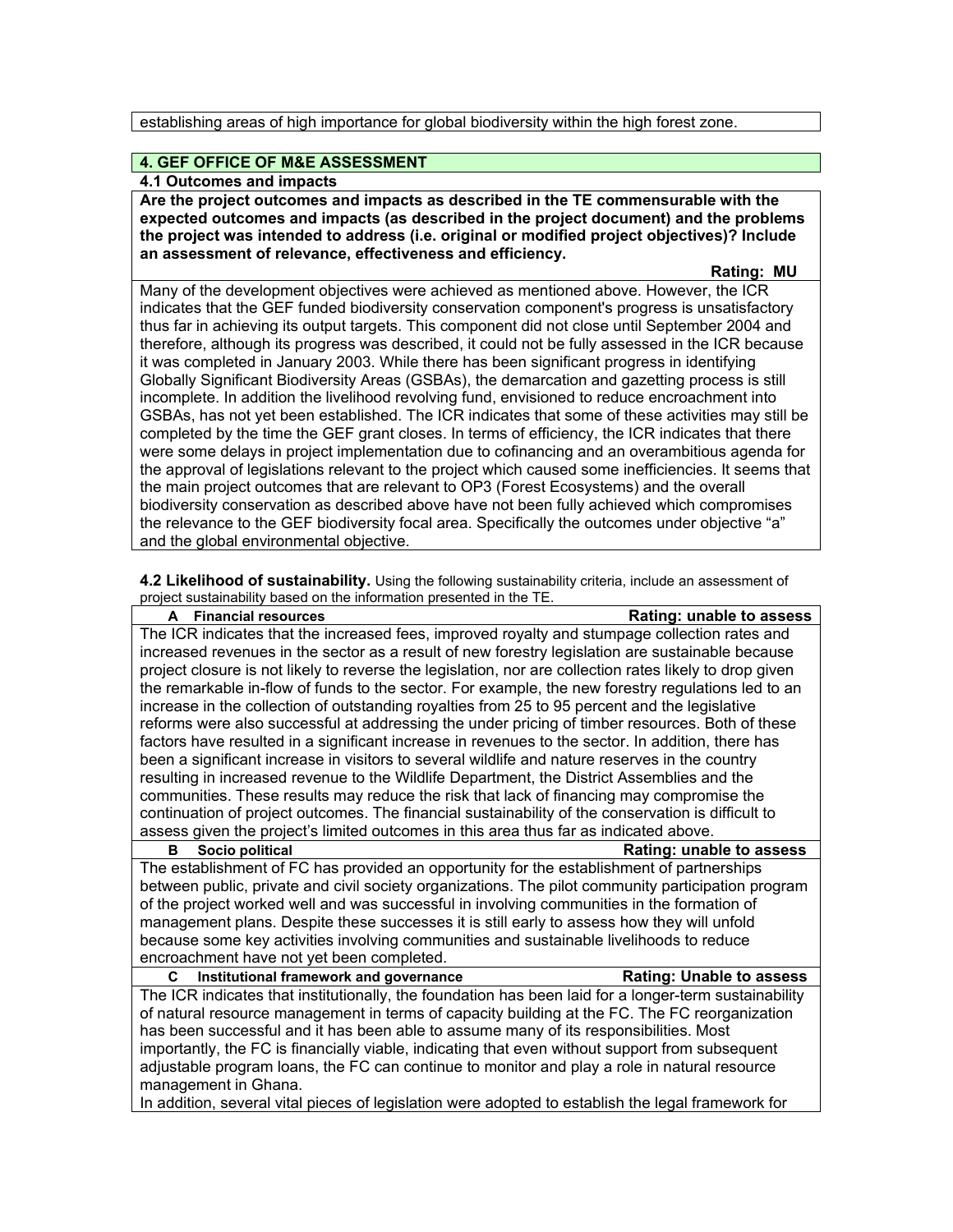the Savannah Resource Management Center (SRMC) and the Center is also financially sustainable given that all staff costs come directly from the line Ministries which, after project closure, have continued with their support, which may be an indication that it will be financially sustainable in the longer term. Legislative and policy changes in natural resources management have created a transparent log-tracking system and a transparent permit system that are sustainable.

There is a risk to sustainability of the outcomes given that several key pieces of legislation still remain to be formulated and approved and that there was no follow on phase to support these. Therefore it is not possible to fully assess the institutional sustainability at this point.

## **D Ecological (for example, for coffee production projects, reforestation for carbon sequestration under OP12, etc.)**

N/A

#### **E Examples of replication and catalytic outcomes suggesting increased likelihood of sustainability**

The ICR indicated that the SRMC is still a viable institution and provides support to other projects in the Northern part of Ghana. For example, the ongoing US\$7.6 million GEF-funded Northern Savanna Biodiversity Conservation Project (NSBCP) utilizes the existing structures and systems of the SRMC to provide support to pilot communities including those identified under the former Savanna Resources Management Project (SRMP).

## **4.3 Assessment of the project's monitoring and evaluation system based on the information in the TE**

**A. Effective M&E systems in place: What were the accomplishments and shortcomings of the project's M&E system in terms of the tools used such as: indicators, baselines, benchmarks, data collection and analysis systems, special**  studies and reports, etc.?

The OED evaluation summary indicated that monitoring and evaluation (M&E) was weak. Specifically, baseline studies were not done and there was no M&E system in place at appraisal. Only after the MTR the key position for a Director for Policy and Planning, Monitoring and Evaluation was filled and guidelines were given to clarify the role of the Project Planning, Monitoring and Evaluation Department (PPMED), as well as recommendations to obtain baseline data to provide benchmarks for the evaluation. However, this was not done and thus monitoring and evaluation was limited to field visits by Desk Officers of the PPMED on an ad-hoc bases and the use of quarterly reports submitted periodically by the various component Team Leaders.

## **B. Information used for adaptive management: What is the experience of the project with adaptive management? Rating: MU**

M&E team operated on an ad hoc basis and had weak links with the project implementing agencies. This was reiterated by the borrower as well.

The OED summary indicates that the Regional Environmental Information Systems were successfully installed in 10 regions and 6 pilot districts and the National Framework for Geospatial Information Management was successfully set up and participating institutions have begun contributing data, but there was no information on how these data was used.

## **Can the project M&E system be considered a good practice? No**

## **4.4 Quality of lessons**

Weaknesses and strengths of the project lessons as described in the TE (i.e. lessons follow from the evidence presented, or lessons are general in nature and of limited applicability, lessons are comprehensive, etc.)

## **What lessons mentioned in the TE that can be considered a good practice or approaches to avoid and could have application for other GEF projects?**

• Very close attention to ensuring quality at entry can help avoid several implementation problems down the road. For example, project design should avoid being unnecessarily complex and must be tailored to the skills and institutional short and medium term implementation capacities of the implementing agency. For an agency with lower capacity, the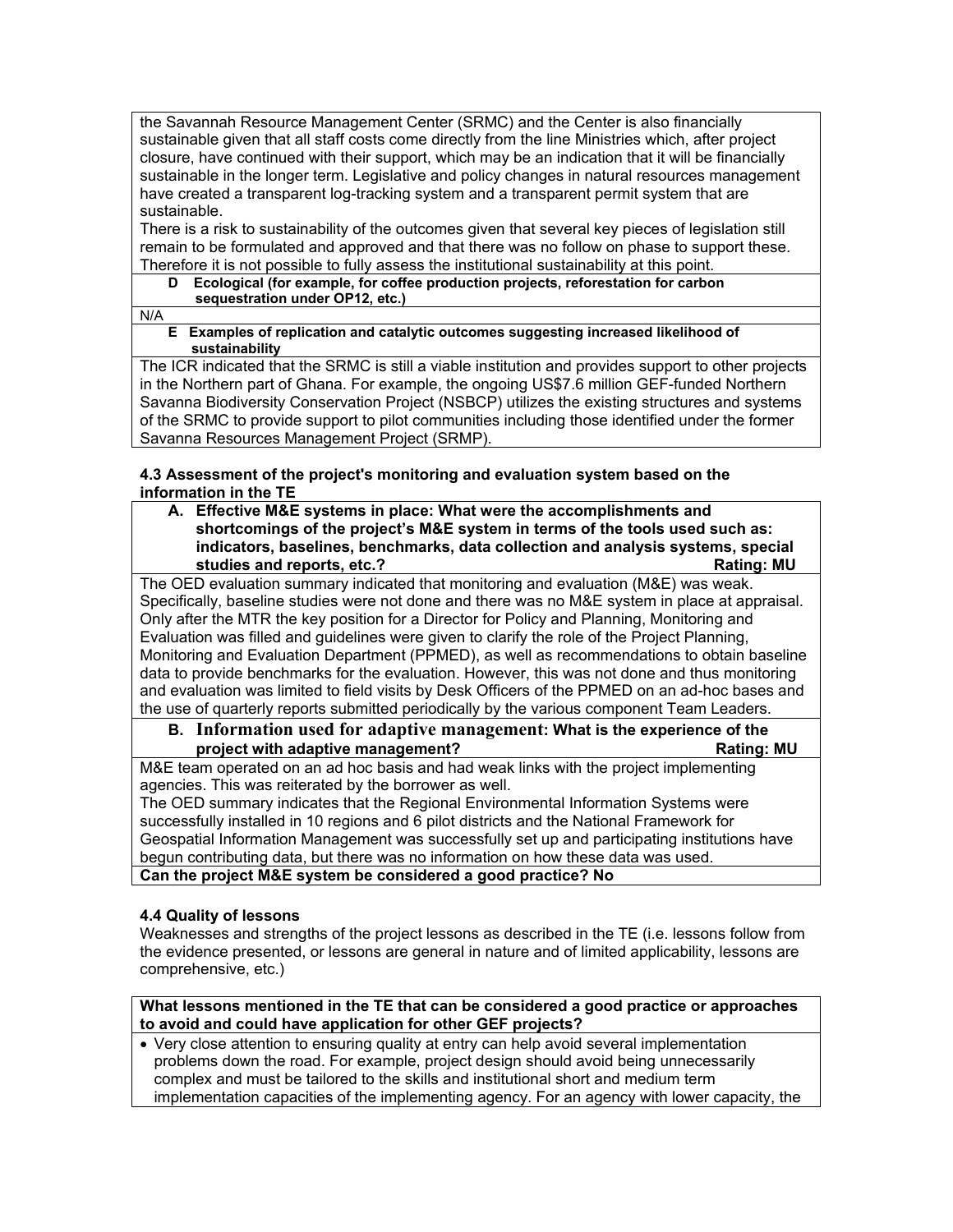design should focus on fewer, core project activities. This will avoid overly ambitious project designs which often result in a stumbling block to implementation.

- Parallel financing under this project led to a fragmentation of the project authority, disjointed implementation and a funding crisis that almost derailed the project. Therefore, to achieve the benefits of a partnership with donors, it is essential that joint financing be sought as this has shown to unify the funds and improve coordination to produce a beneficial synergy of effects. Other mechanisms of funding should be explored that ensure that funds come in simultaneously and well before implementation.
- In natural resource management projects, there can be a tendency to focus on implementing natural resources management measures i.e., protection of forests, watersheds, etc without sufficiently addressing the needs of the community. This project responded well to communities articulated needs. A lesson learnt is that it is important to ensure that the natural resource goals of the project are well integrated into the wider developmental needs of the community such as access to water, energy and food requirements.
- Monitoring and evaluation needs and capacities should be assessed in the first two or three supervision missions. For projects with a long time line such as NRMP, the project should consider establishing a separate M&E unit to increase effectiveness.
- Legislative procedures and creation of by-laws is a slow process and it may be necessary to ensure that some of the critical legislation is passed early on to ensure that this does not delay project implementation.
- The level of government commitment to the project needs to be assessed at the early stages of appraisal. If it is perceived to be lacking, there is a need to engage in discussions with the government, at a higher level, to determine where the problem lies. In some cases, this may be due to a financial crisis in the government or changing priorities in the government's agenda or perhaps even a failure to engage the appropriate Ministers. Once the exact problem is determined, there are many ways to address it including scaling down the project, reshaping it to address particular priorities, etc. However, early diagnosis is important to ensure that this does not adversely affect the project. In this project, GoG's level of financial commitment to the project was low and therefore the project suffered from inadequate and untimely release of funds.

**4.5 Quality of the evaluation report** Provide a number rating 1-6 to each criteria based on: Highly Satisfactory = 6, Satisfactory = 5, Moderately Satisfactory = 4, Moderately Unsatisfactory = 3, Unsatisfactory = 2, and Highly Unsatisfactory = 1. Please refer to the "Criteria for the assessment of the quality of terminal evaluation reports" in the document "Ratings for the achievement of objectives, sustainability of outcomes and impacts, quality of terminal evaluation reports and project M&E systems" for further definitions of the ratings.

# **4.5.1 Comments on the summary of project ratings and terminal evaluation findings**

In some cases the GEF Office of M&E may have independent information collected for example, through a field visit or independent evaluators working for the Office of M&E. If substantial independent information has been collected, then complete this section with any comments about the project.

| 4.5.2 Quality of terminal evaluation report                                    | <b>Ratings</b> |
|--------------------------------------------------------------------------------|----------------|
| A. Does the report contain an assessment of relevant outcomes and              | $4$ (MS)       |
| impacts of the project and the achievement of the objectives? Not              |                |
| complete. The ICR was completed in January of 2003 before the GEF grant        |                |
| closed in September 2004, therefore the assessment of the outcomes related to  |                |
| identifying, demarcating and gazetting Globally Significant Biodiversity Areas |                |
| (GSBAs) and working with communities to ensure their sustainable               |                |
| management could not be done. It is not clear why this ICR was completed so    |                |
| early, especially when the ICR indicates that a separate ICR will be done once |                |